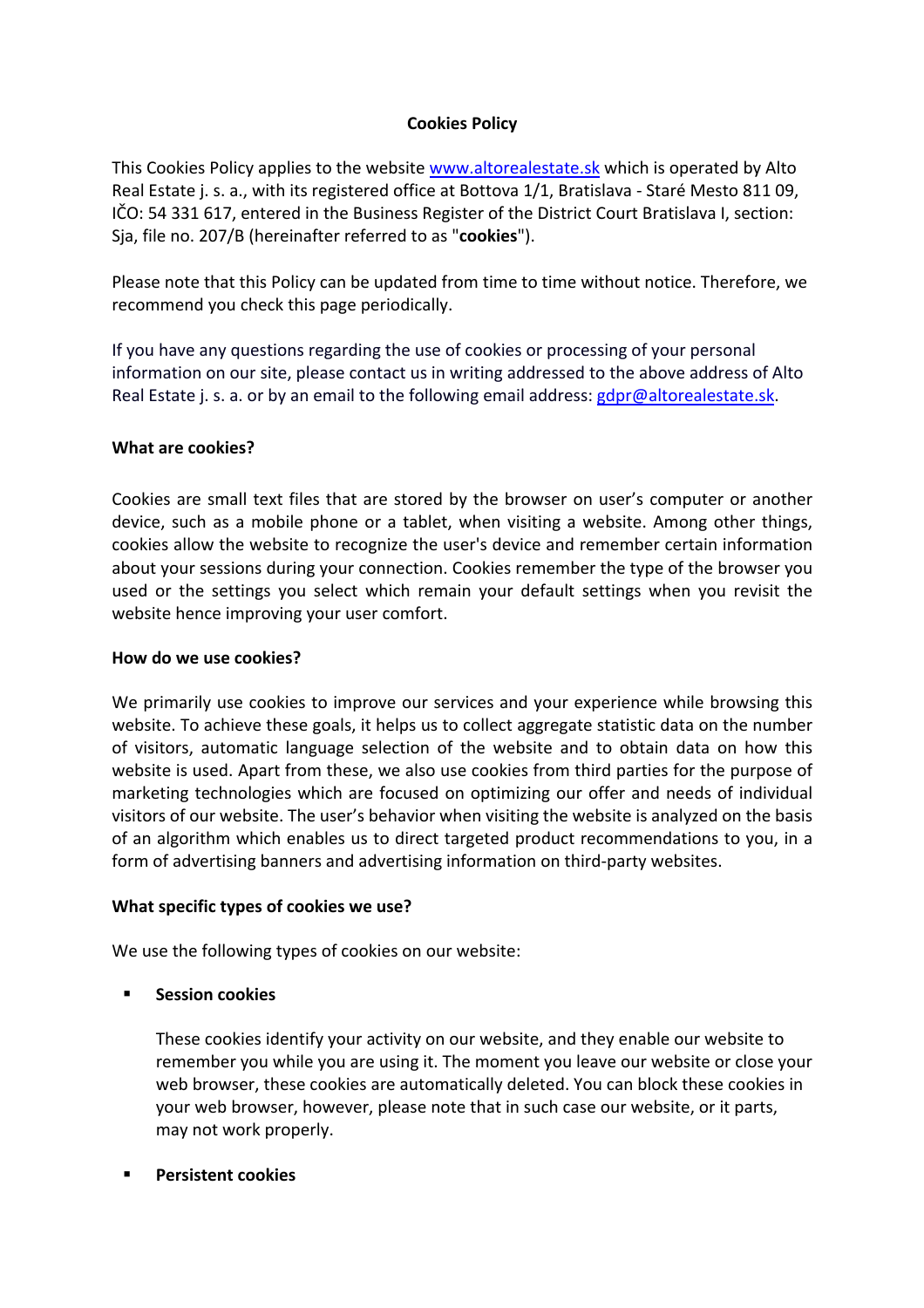These cookies on our website have several forms, including analytical, advertising, technical and third-party cookies. Unlike temporary cookies, persistent cookies remain stored on your hard drive (their expiration date is 2 years maximum, since your last visit), and their storage is not affected by closing the browser or shutting down the computer. These cookies are used to increase user comfort while using online services, or they are used for statistical or advertising purposes. These cookies may contain an anonymous identifier of your browser.

### o **Analytical cookies**

These cookies help us obtain data concerning, in particular, visits, the origin of visits and the performance of the website. Analytical cookies are intended to detect repeated visits of our website from the same browser on the same device and to monitor your activity when browsing our website. This information then helps us identify technical problems which may occur on our website, as well as the effectiveness of individual components of our website, based on which we improve navigation on our website and thus your user experience.

### o **Marketing cookies**

These cookies allow us to display targeted advertising on our website which means that you will be shown advertisement that is tailored specifically to your preference. These cookies are anonymized which means that they do not directly identify you. We can however still recognize you as a visitor and thus adjust the advertisement to you.

### o **Technical cookies**

These cookies help us keep track of whether you have given us your consent to use cookies. We therefore use this type of cookies to be able to provide you with your chosen preferences when using our website.

### o **Third-party cookies**

Third party cookies are cookies that are not created or managed by our website but by an independent third party (e.g., a business partner, a service provider, etc.). We currently use the following third-party cookies on our website:

§ **Facebook Pixel** - we use the Facebook Pixel platform on our website. It uses cookies in order to individualize advertisement (see Marketing cookies) and also to analyze your visit on our website (see Analytical cookies). By the means of Remarketing-Pixel technology, Facebook can use the visitors of our website as a target group for Facebook-Ads ads. For this purpose, cookies are stored on your computer. For more information about these cookies, you can visit the website of the platform operator https://www.facebook.com/business/help/471978536642445?id=120537668 2832142. By agreeing to the use of Marketing cookies, you agree that the Facebook Pixel platform operator and other third parties may use cookies and web beacons that they collect and place on our website and combine the subsequent information and personal data obtained through it with other information for the purpose of providing personalized advertising of companies